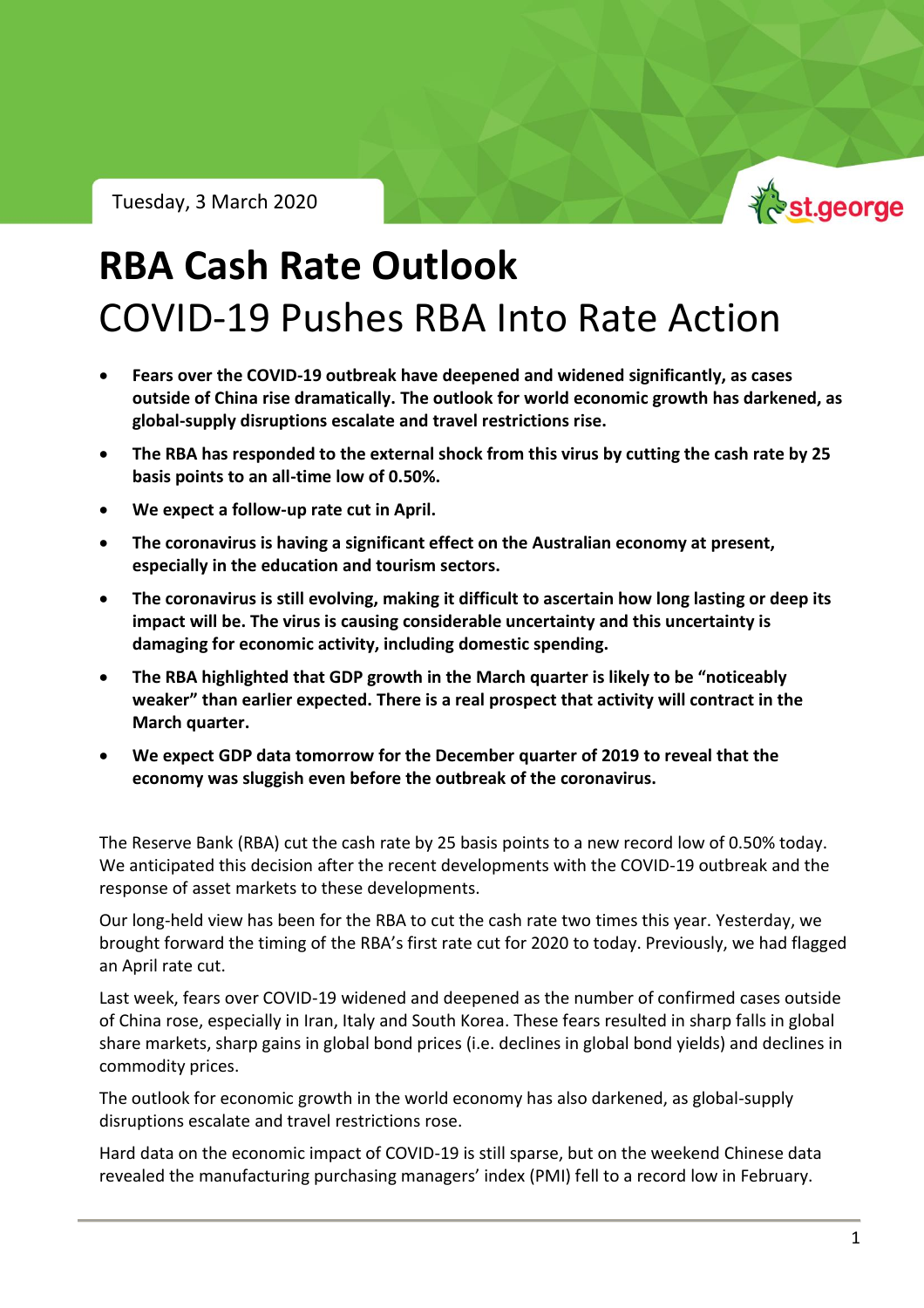Also on the weekend, unscheduled remarks from US Federal Reserve Chairman, Jerome Powell, suggested the US Federal Reserve would take action. We are expecting the US central bank to cut its key policy rate when it next meets on March 18, if not before.

Moreover, Powell's comments raised speculation there would be coordinated action from major central banks around the world.

A rate cut today from the RBA then seemed inevitable given these recent developments and likely action from other major central banks.

The primary objective of today's rate cut is to help assist the Australian economy to deal with the shocks associated with the virus.

A follow-up rate cut in April is likely with the RBA in its media statement suggesting it is ready to ease again. With the COVID-19 outbreak still evolving, the length and depth of its impact remains highly uncertain. This uncertainty is damaging for economic activity.

The coronavirus is having a significant effect on the Australian economy at present, especially in the education and tourism sectors. It is also creating uncertainty, which the RBA highlighted is affecting domestic spending. Indeed, the RBA added that GDP growth in the March quarter is likely to be "noticeably weaker" than earlier expected. There is a real prospect that activity will contract in the March quarter.

GDP data tomorrow for the December quarter of 2019 should reveal that the economy was sluggish even before the outbreak of the coronavirus. Economic activity should print well below trend. Add to that, unemployment above the rate of full employment, soggy wages growth and underlying inflation running under the band, it is clear that this external virus shock warranted the RBA deploying stimulus.

The key themes in today's RBA statement were devoted to the coronavirus. The RBA's other usual narratives around unemployment, wages, inflation and the housing market were little changed to the previous statement. The RBA noted though that the coronavirus will delay Australia's progress towards full employment and its inflation target.

# **Conclusion**

We do not think the RBA's response will be limited to just one rate cut. We continue to anticipate a follow-up rate cut from the RBA in April, again of 25 basis points in size, taking the cash rate to 0.25%.

Financial markets are currently attached a probability of 70% to a rate cut in April.

### **Besa Deda, Chief Economist** Ph: 02-8254-3251